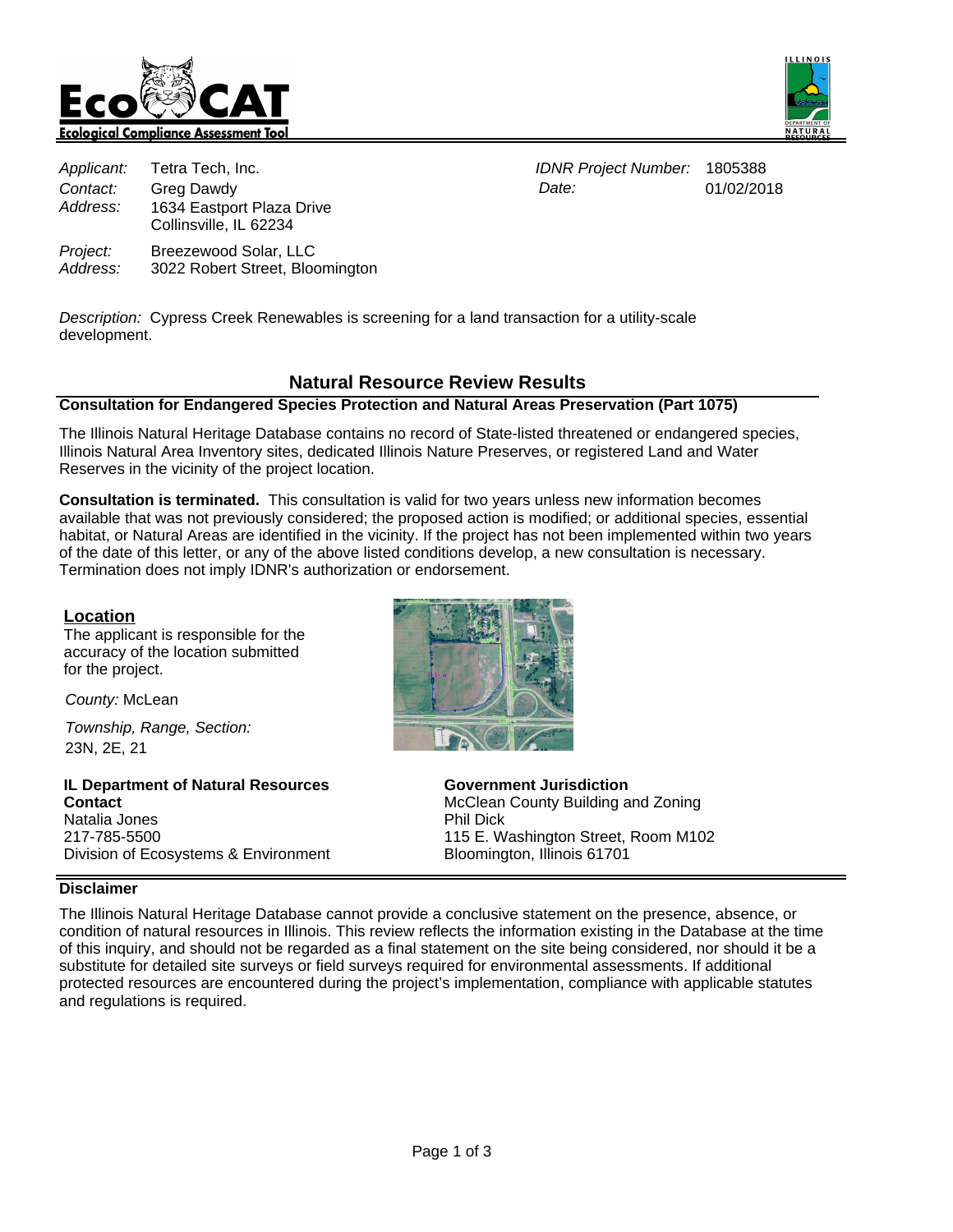### **Terms of Use**

By using this website, you acknowledge that you have read and agree to these terms. These terms may be revised by IDNR as necessary. If you continue to use the EcoCAT application after we post changes to these terms, it will mean that you accept such changes. If at any time you do not accept the Terms of Use, you may not continue to use the website.

1. The IDNR EcoCAT website was developed so that units of local government, state agencies and the public could request information or begin natural resource consultations on-line for the Illinois Endangered Species Protection Act, Illinois Natural Areas Preservation Act, and Illinois Interagency Wetland Policy Act. EcoCAT uses databases, Geographic Information System mapping, and a set of programmed decision rules to determine if proposed actions are in the vicinity of protected natural resources. By indicating your agreement to the Terms of Use for this application, you warrant that you will not use this web site for any other purpose.

2. Unauthorized attempts to upload, download, or change information on this website are strictly prohibited and may be punishable under the Computer Fraud and Abuse Act of 1986 and/or the National Information Infrastructure Protection Act.

3. IDNR reserves the right to enhance, modify, alter, or suspend the website at any time without notice, or to terminate or restrict access.

#### **Security**

EcoCAT operates on a state of Illinois computer system. We may use software to monitor traffic and to identify unauthorized attempts to upload, download, or change information, to cause harm or otherwise to damage this site. Unauthorized attempts to upload, download, or change information on this server is strictly prohibited by law.

Unauthorized use, tampering with or modification of this system, including supporting hardware or software, may subject the violator to criminal and civil penalties. In the event of unauthorized intrusion, all relevant information regarding possible violation of law may be provided to law enforcement officials.

#### **Privacy**

EcoCAT generates a public record subject to disclosure under the Freedom of Information Act. Otherwise, IDNR uses the information submitted to EcoCAT solely for internal tracking purposes.